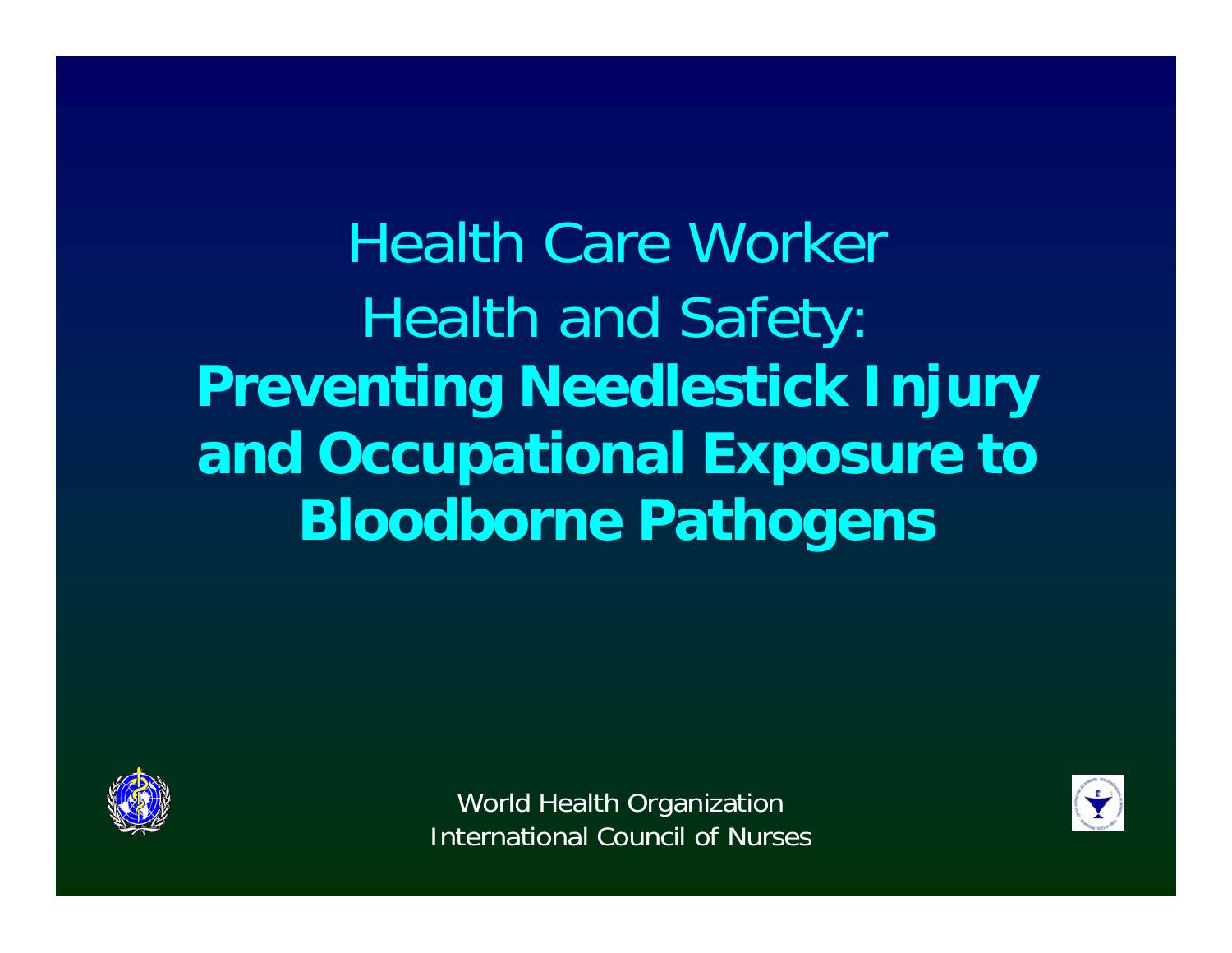# WHO-ICN Project Preventing Needlestick Injury and HIV among Health Care Workers

- $\bullet$ One year project extended for 3 years
- • Funded by the US CDC National Institute for Occupational Safety & Health (NIOSH) to reduce occupational exposure and transmission of HIV and other bloodborne pathogens
- $\bullet$  Pilot projects in 3 countries: So Africa, Tanzania, & Vietnam will be carried out in collaboration with WHO (hq + regional), MOH, national nurses associations, and WHO Occupational Health Collaborating Centers. Scaling up in southern Africa SADC region to implement successes of the pilot project.



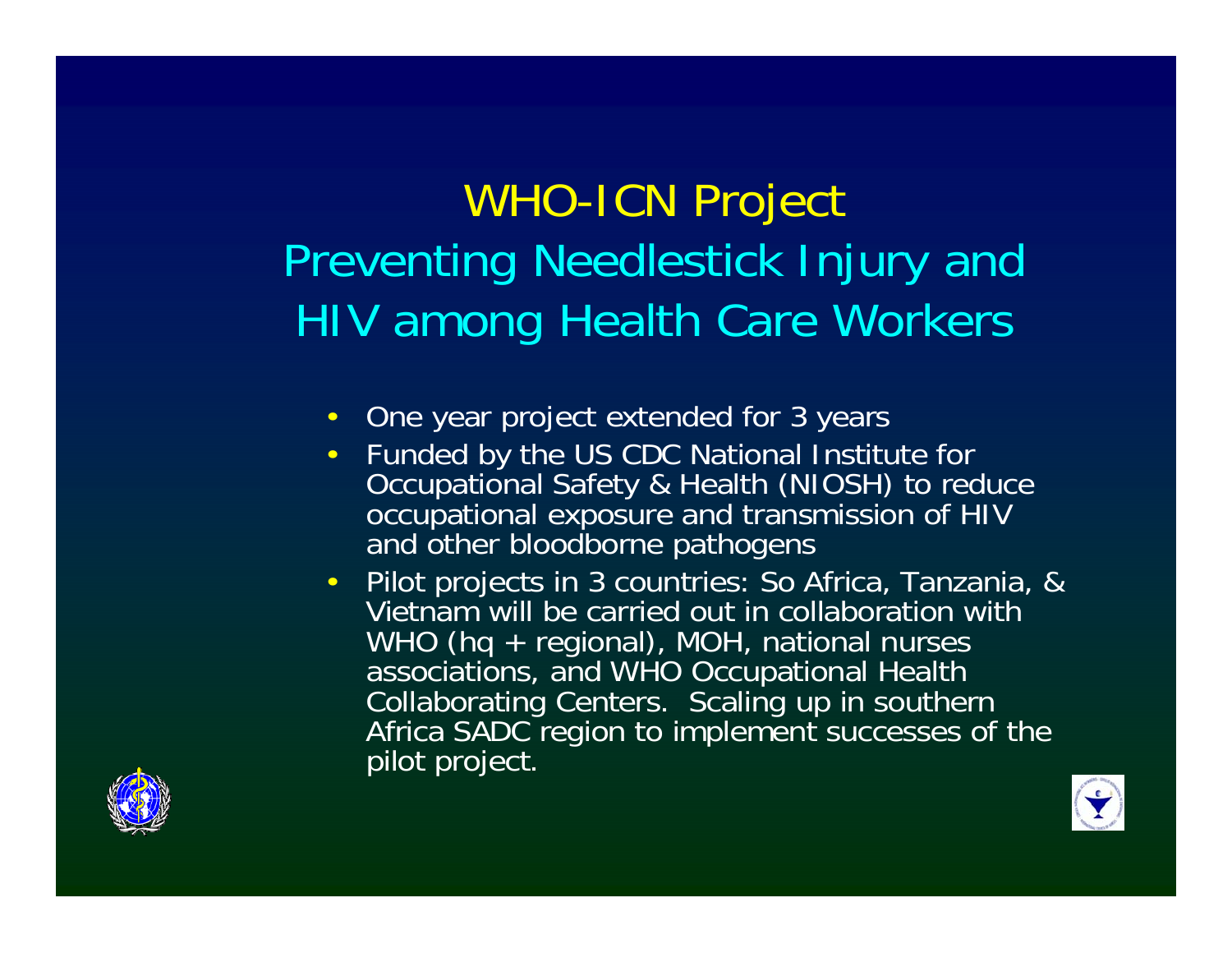### Occupational Hazards are the same . . .

- $\bullet$ Biological (SARS, TB, Anthrax, HIV, Hepatitis)
- $\bullet$ Chemical (drugs, disinfectants, sterilants)
- $\bullet$ Ergonomic (lifting, transfers)
- $\bullet$ Stress/Violence (staffing shortages, shift rotation)
- $\bullet$ Physical Hazards (radiation, heat, noise)



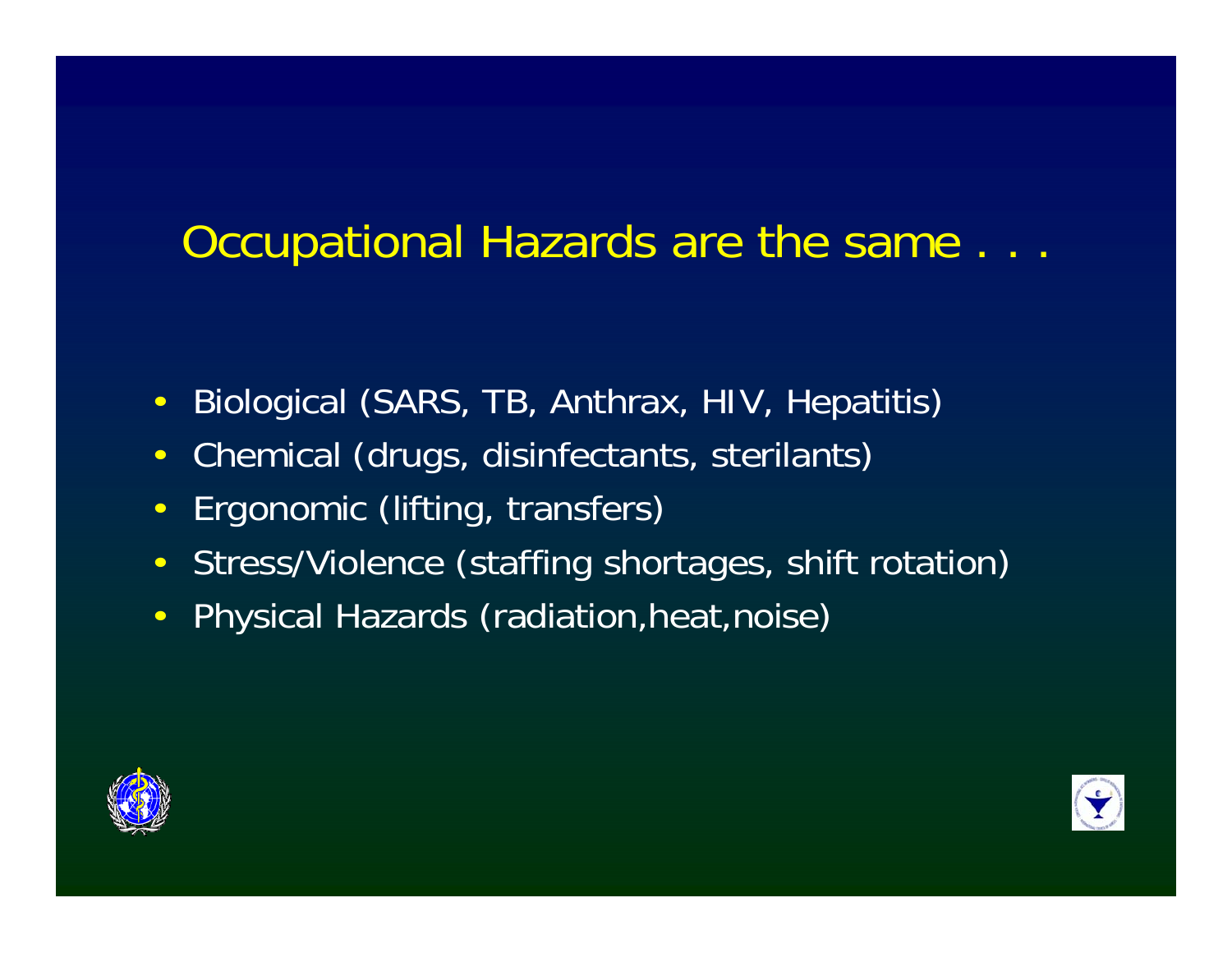### But work environments are different







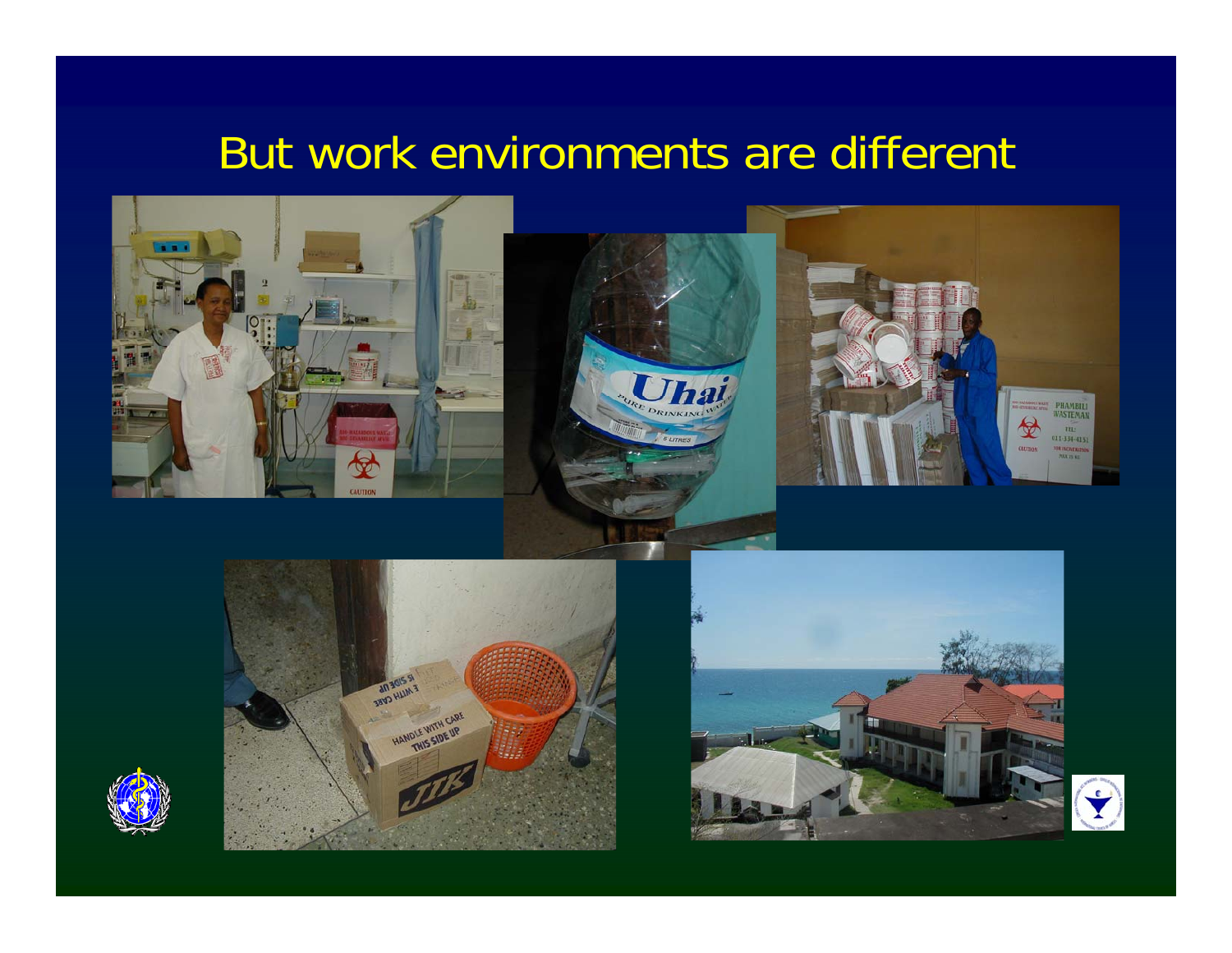# Occupational Exposure to Bloodborne Pathogens

2 million exposures per year In Healthcare workers:

- 40% of Hepatitis B
- 40% of Hepatitis C
- $\cdot$  4.4% of HIV

Are due to needlestick injuries (50% of hospitalized patients in sub-Saharan Africa are HIV +)

WHO Environmental Burden of Diseases Series No. 3



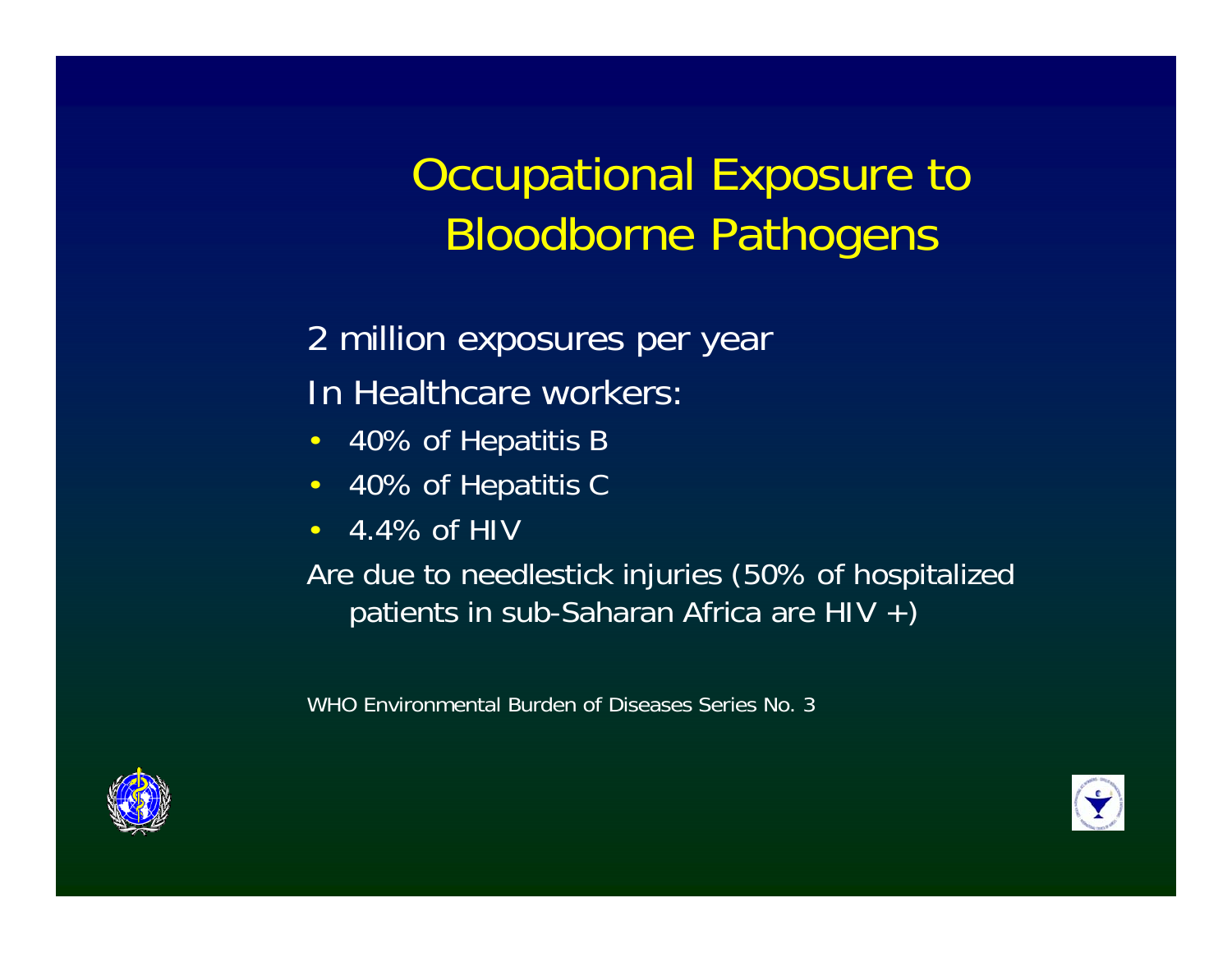**Risk of Virus Transmission Following Percutaneous Injury**

| <b>Virus</b> | <b>Chance of HCW Infection</b> |
|--------------|--------------------------------|
|              | HBV 6-30 out of 100 people     |
| <b>HCV</b>   | $3 - 10$ out of 100 people     |
| <b>HIV</b>   | 1 out of 300 people            |
|              |                                |



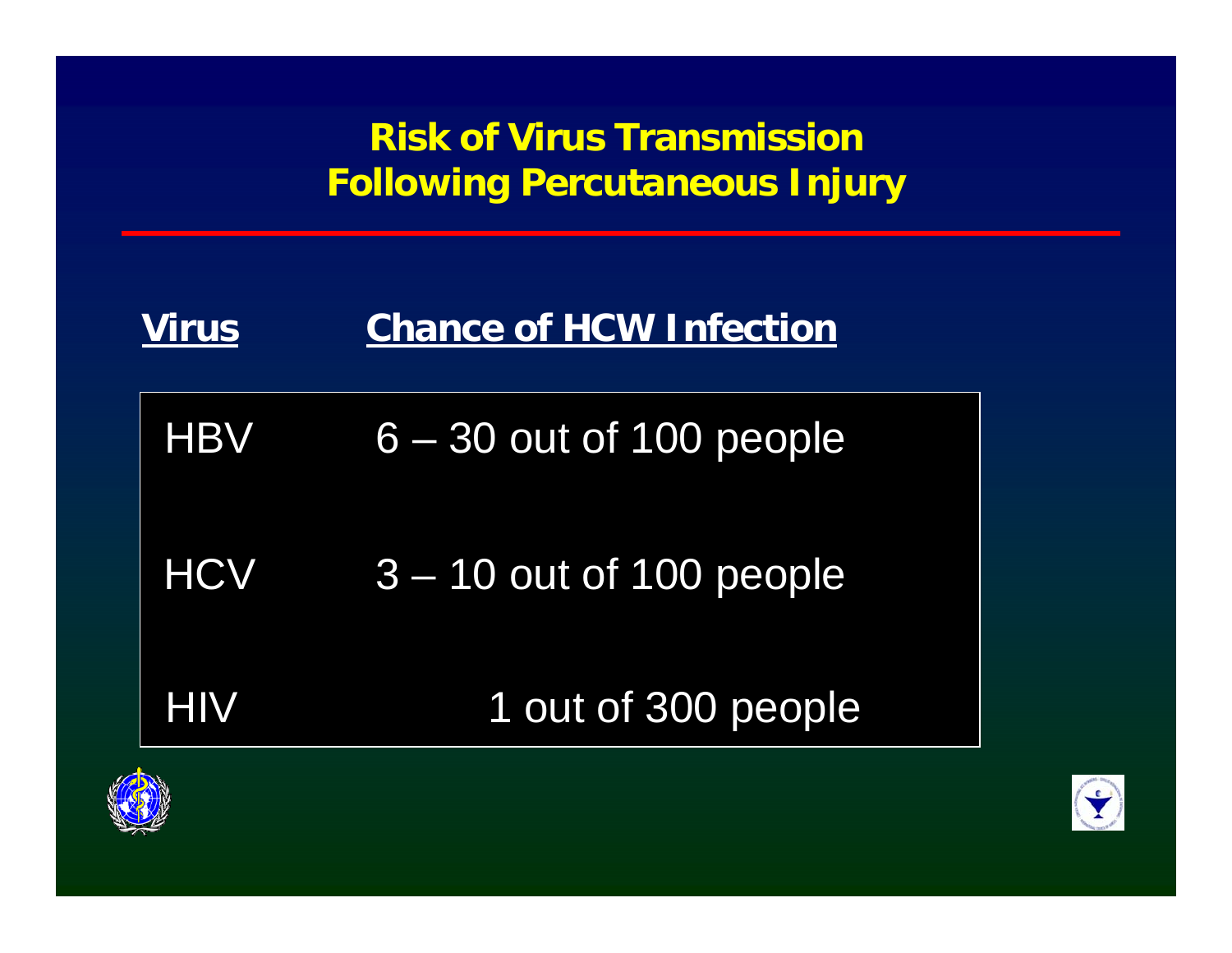#### **Risk Factors that Increase the Likelihood of HIV Transmission Following a Needlestick**

- **#1 Deep injury**
- **#2 High viral titer in patient**
- **#3 Visible blood on device**
- **#4 Device in artery/vein**

**\*\*\*Treatment of healthcare workers with AZT following needlesticks involving an HIV positive source patient have been shown to decrease the risk of HIV transmission by 80%.**



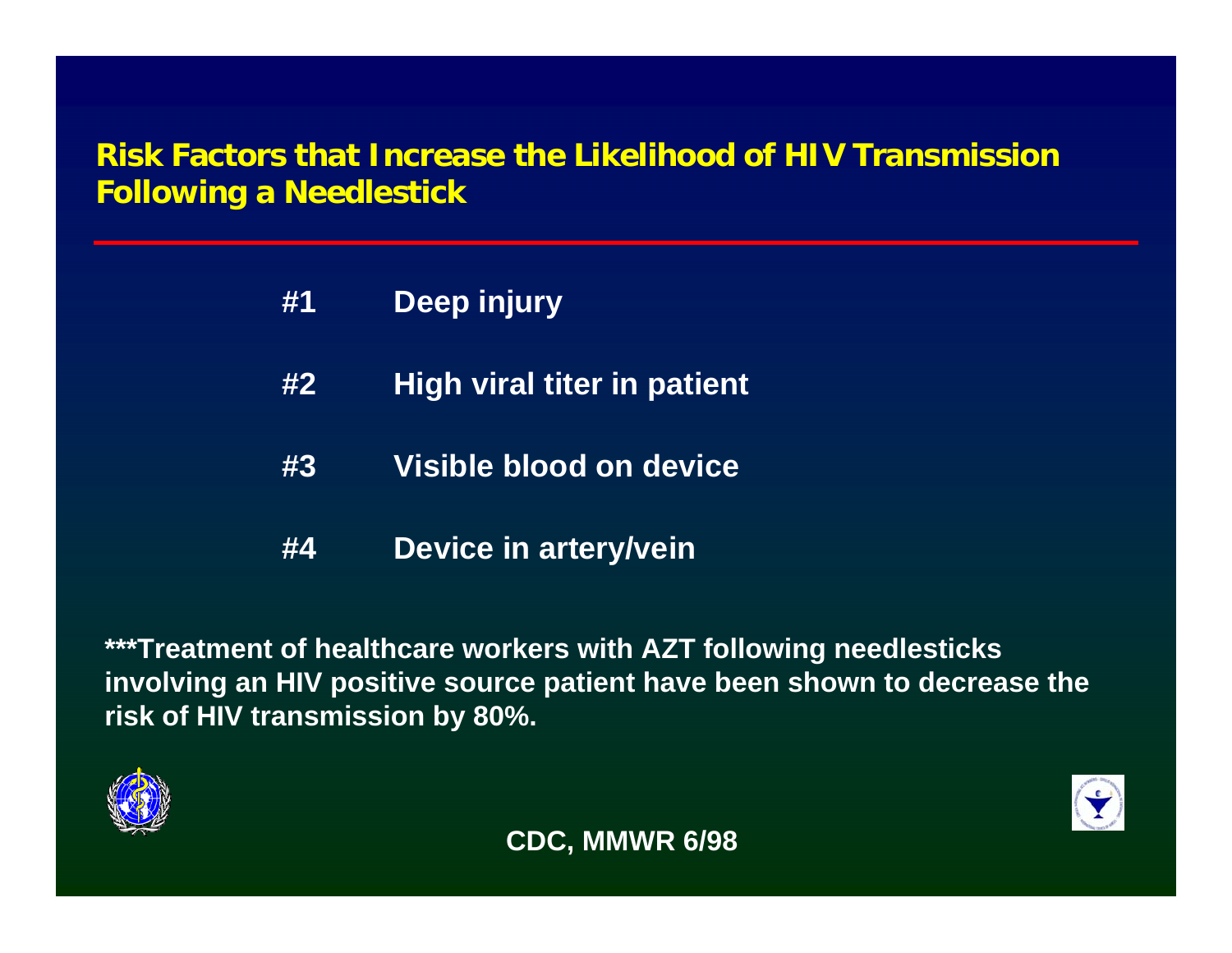# **Highest Risk Needlesticks**

**Of the 55 CDC documented cases of occupational transmission of HIV, 90% were from contaminated hollow- bore needles that pierced the skin**





**CDC, HIV-AIDS Prevention, 12/98**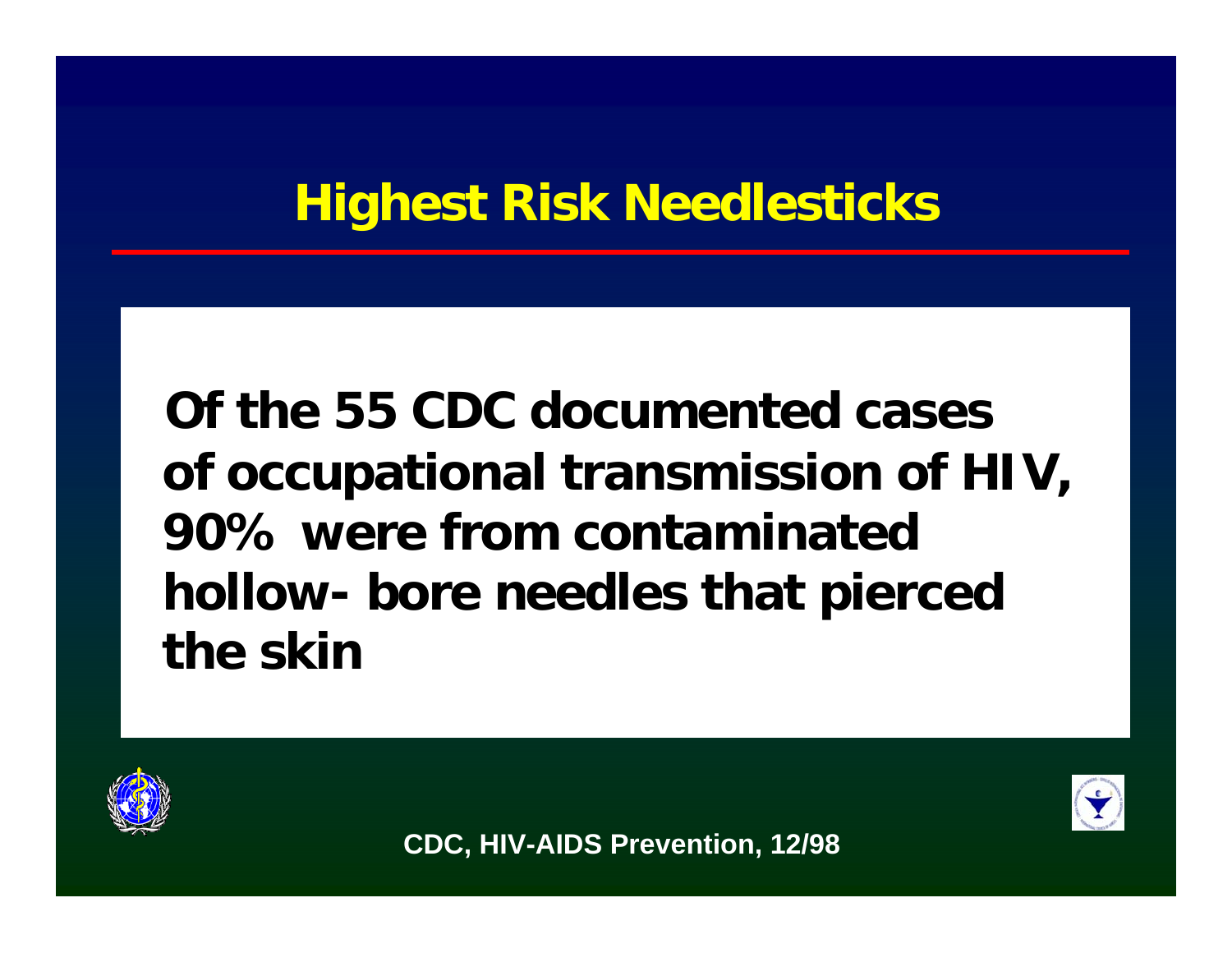# **Devices Associated with Percutaneous Injuries, 1999**





**N = 4951 injuries; Source: CDC NaSH data 1995-1999**

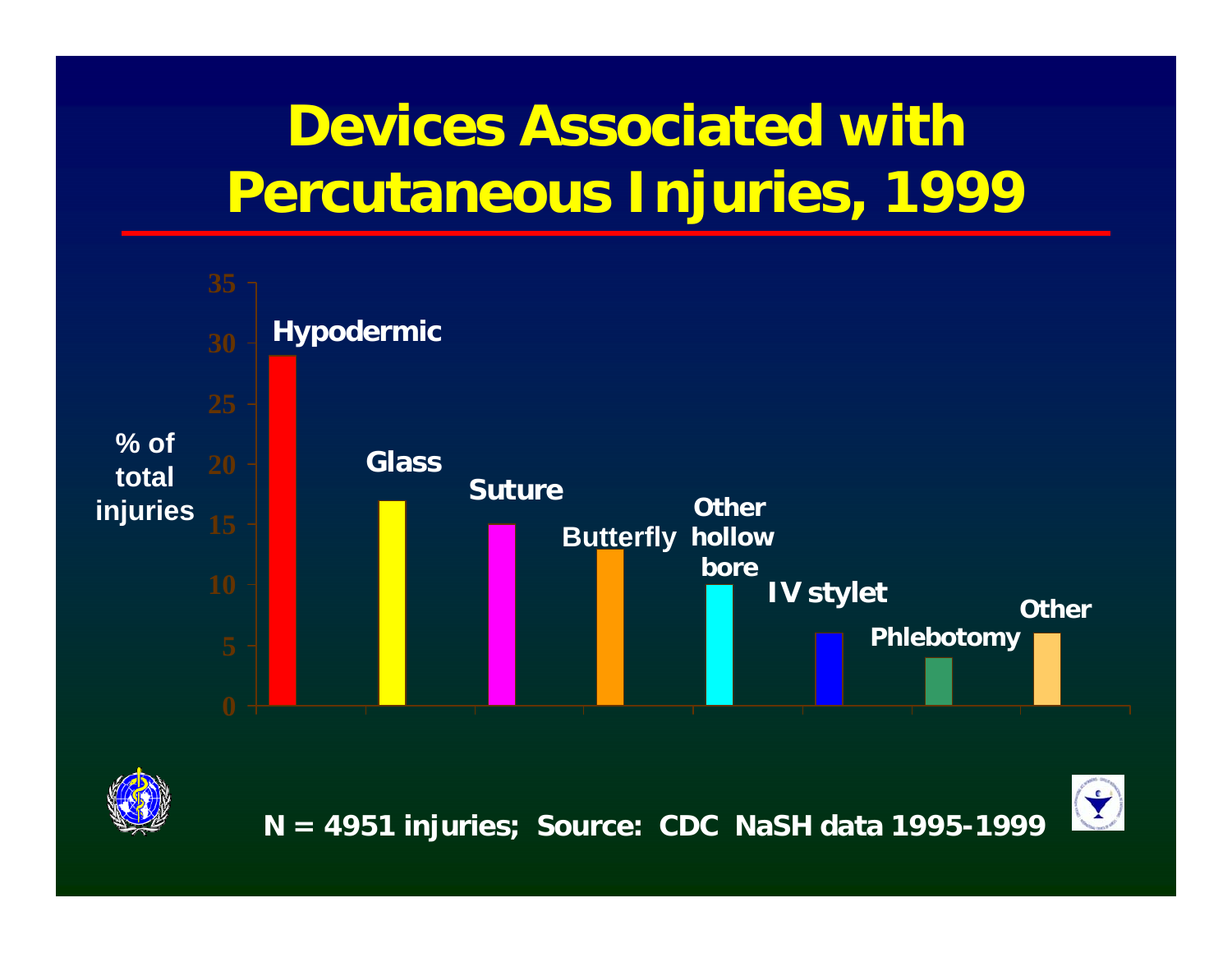#### Circumstances Associated with Hollow-Bore Needle Injuries (US CDC NaSH 6/95-12/01)

$$
(n = 8,225)^{*}
$$

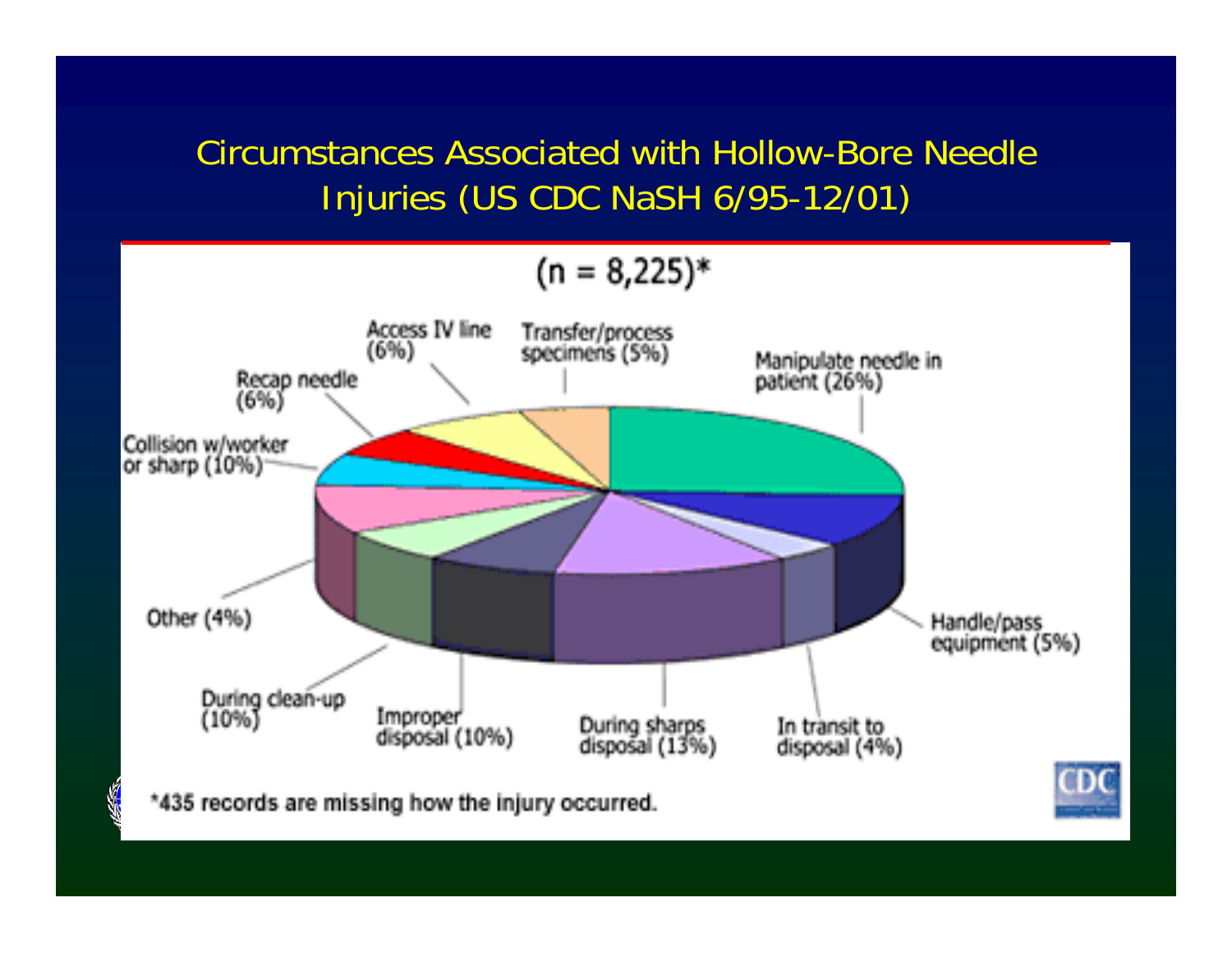#### **Behaviors Associated with Recent Needle Stick Injury Health Care Worker Survey 2001 (Egypt)**





**Two Hand recapping Bending needle E Collection of Garbage Suturing Patient causesUnknown**

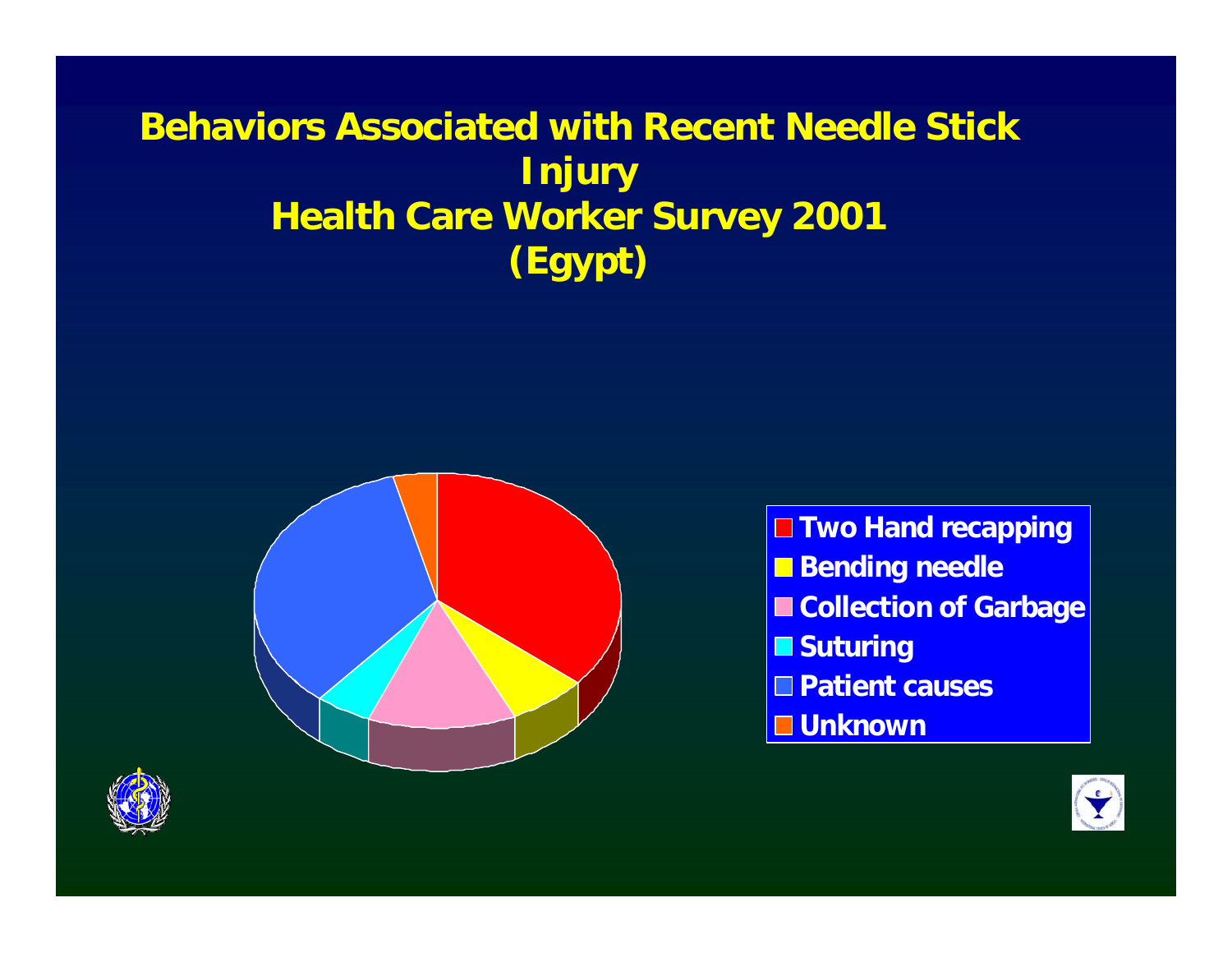# Occupational Exposures

| % of hcw with 1 or > nsi/year                                              | 2-handed recap |
|----------------------------------------------------------------------------|----------------|
|                                                                            |                |
| <b>Kenya</b> - 75% (2-3 nsi/yr)                                            | 57%            |
| Uganda – $44\%$                                                            |                |
| <b>Burkina Faso -</b>                                                      |                |
| $2000 - 55 \%$                                                             | 71%            |
| $2003 - 17%$                                                               | 32%            |
| <b>EMRO</b> 50% mean of 4 nsi/yr                                           | 60%            |
| (9 of 23 countries surveyed)                                               |                |
| Egypt 4.9 nsi/yr                                                           |                |
| <b>South Africa</b> Jr Doctors 91% (55% to HIV)<br>(Cotton, Stellenbach U) |                |
| Cambodia 47%                                                               | 57%            |



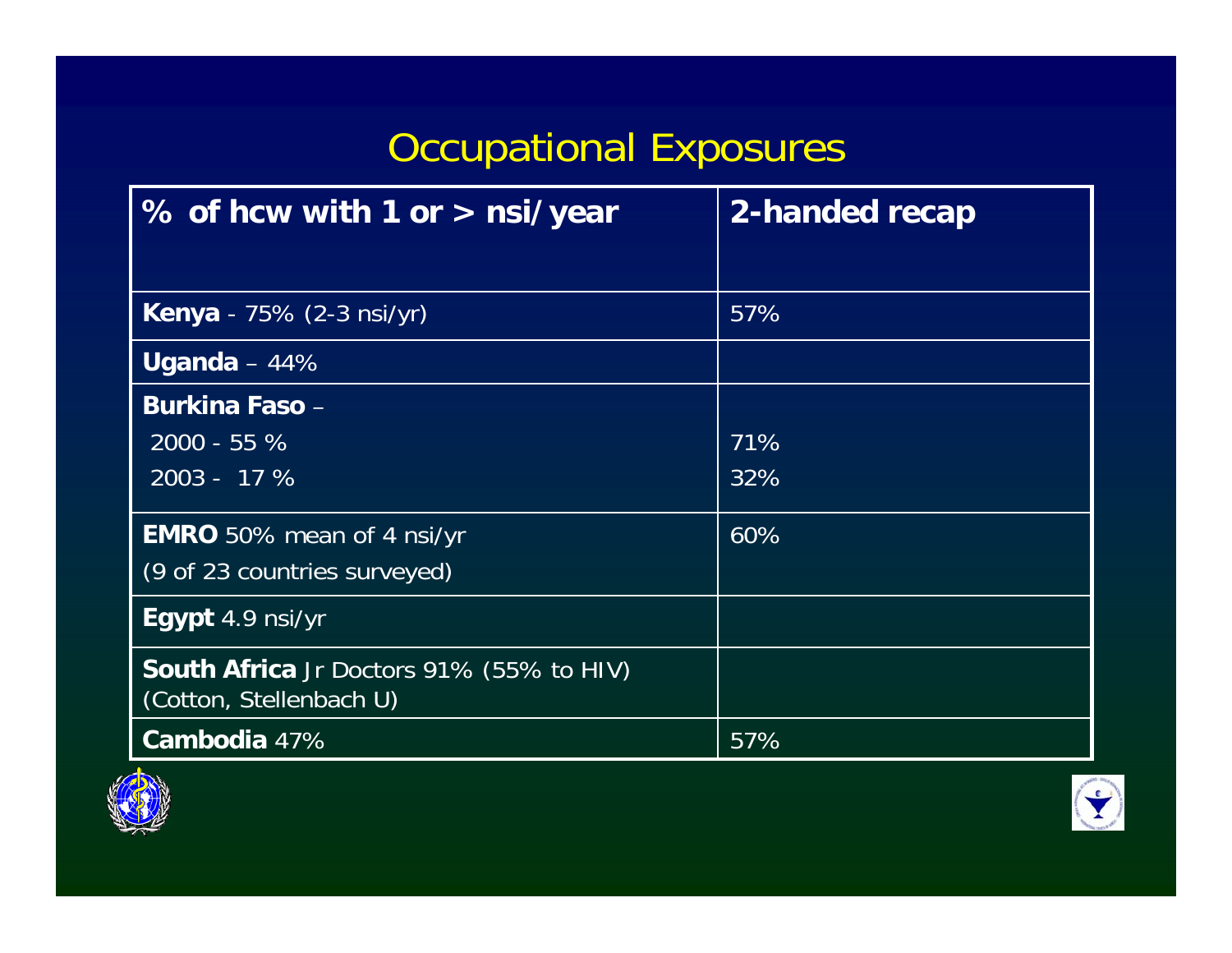# Occupational Health Hierarchy of Controls

In Order From Most to Least Effective

- Elimination or substitution of sharp (eliminate unnecessary injections,jet injectors, needleless IV systems,)
- $\bullet$  Engineering Controls (A-D syringes, safer needle devices)
- $\bullet$  Administrative and Work Practice Controls (Universal Precautions, no recapping, provision & placement & removal of sharps containers)
- $\bullet$  Personal Protective Equipment (gloves, masks, gowns, etc)



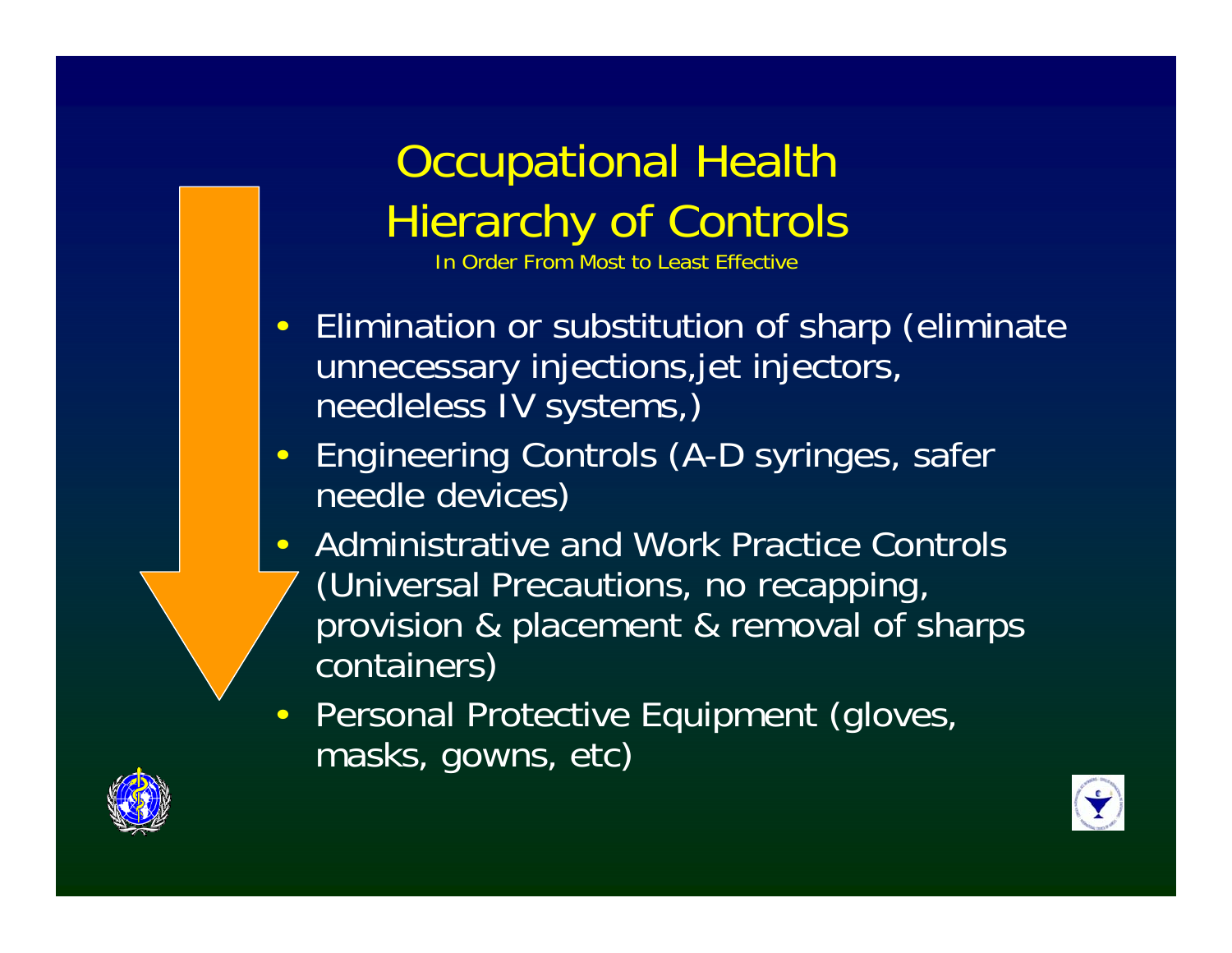#### **Decline in HBV Cases Among Healthcare Workers Following Vaccination**



**This regulation had the greatest impact in eliminating HBV transmission among healthcare workers.**

**Mahoney F et al. Archives of Int Med 157 (1997): 2601-2603**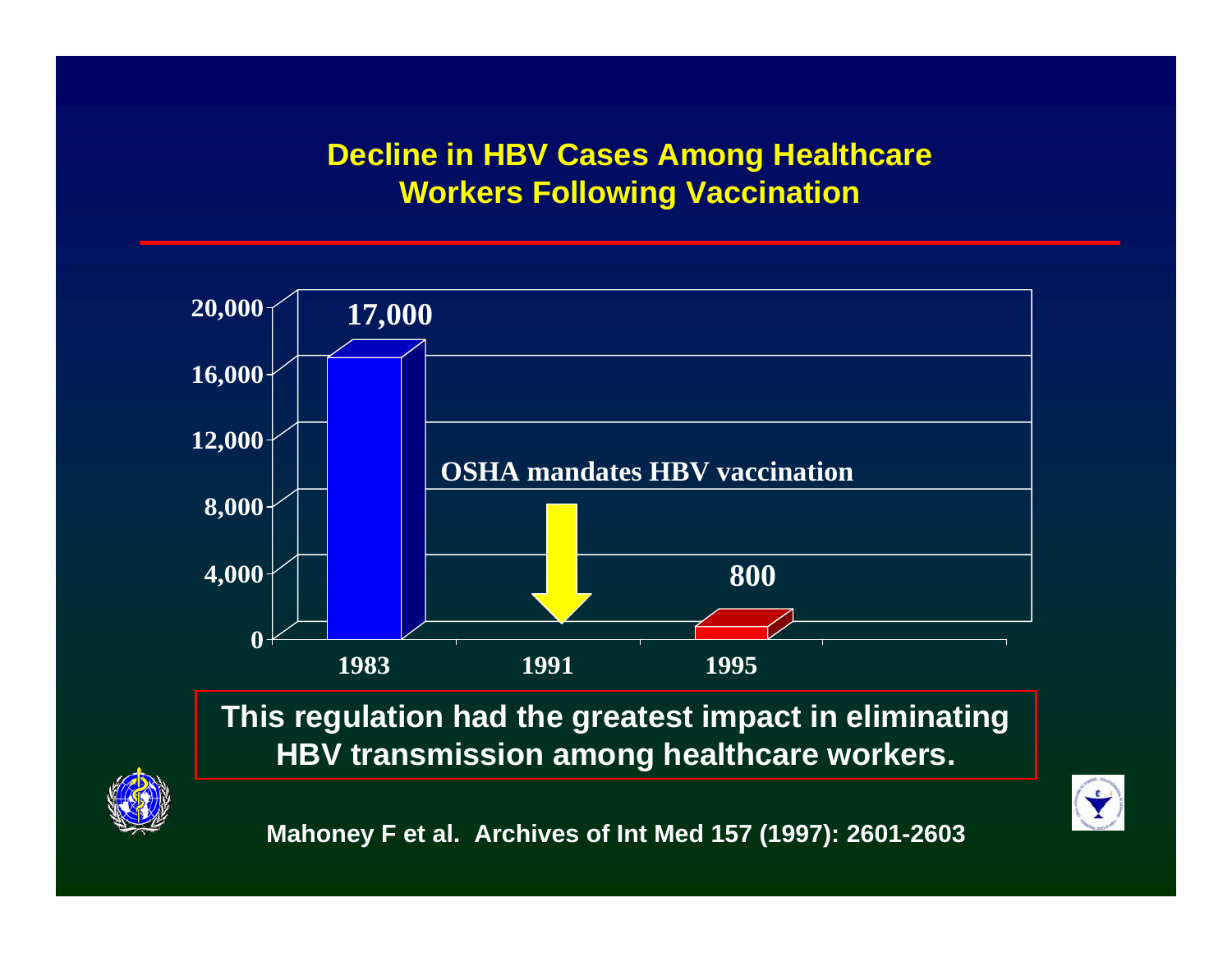## But . . . Over 80% of Healthcare Workers Remain Unimmunized in many parts of the world

Despite 95% Efficacy of HBV Immunization





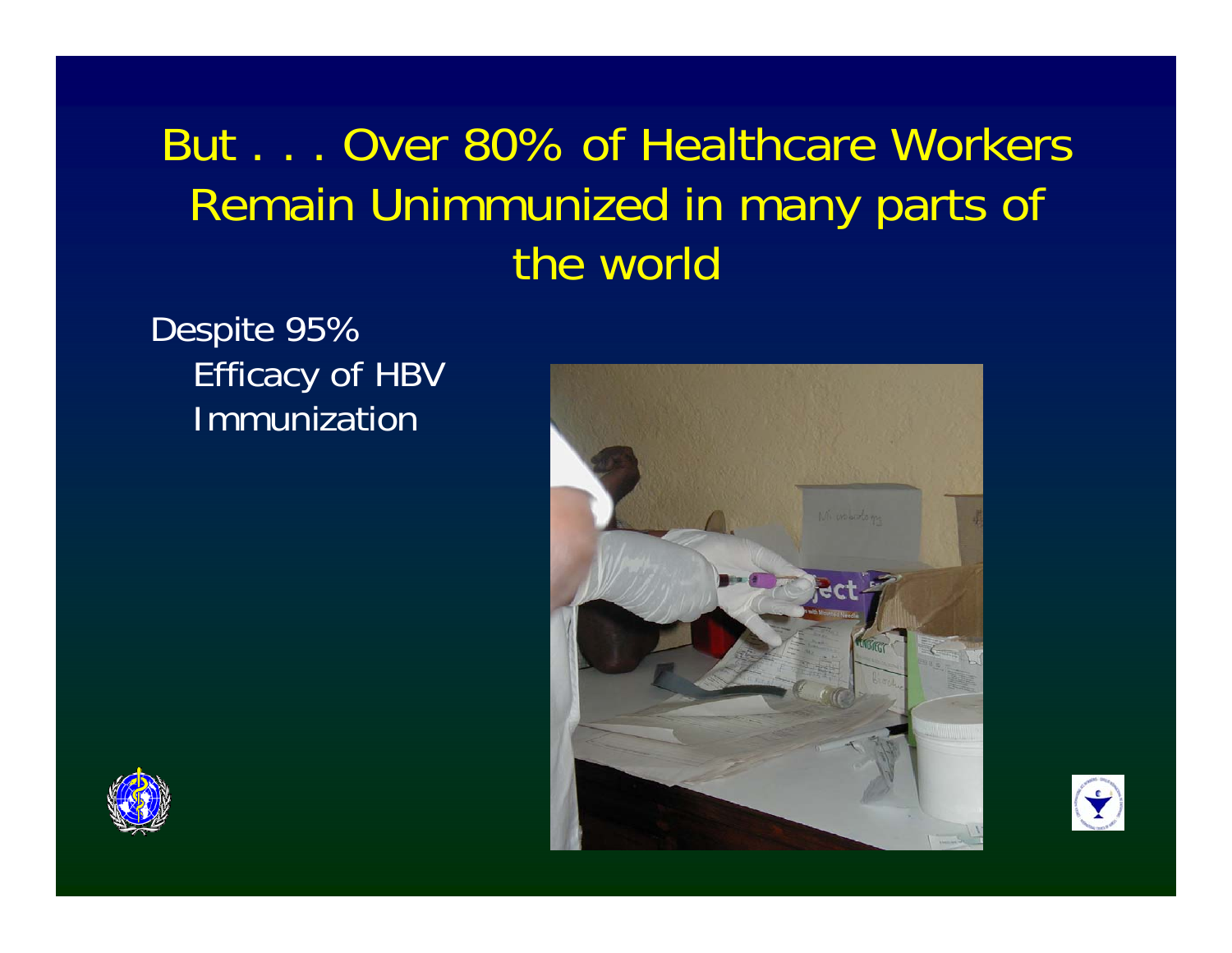A safe injection does not harm the recipient, does not expose the provider to any avoidable risk, and does not result in any waste that is dangerous for other people



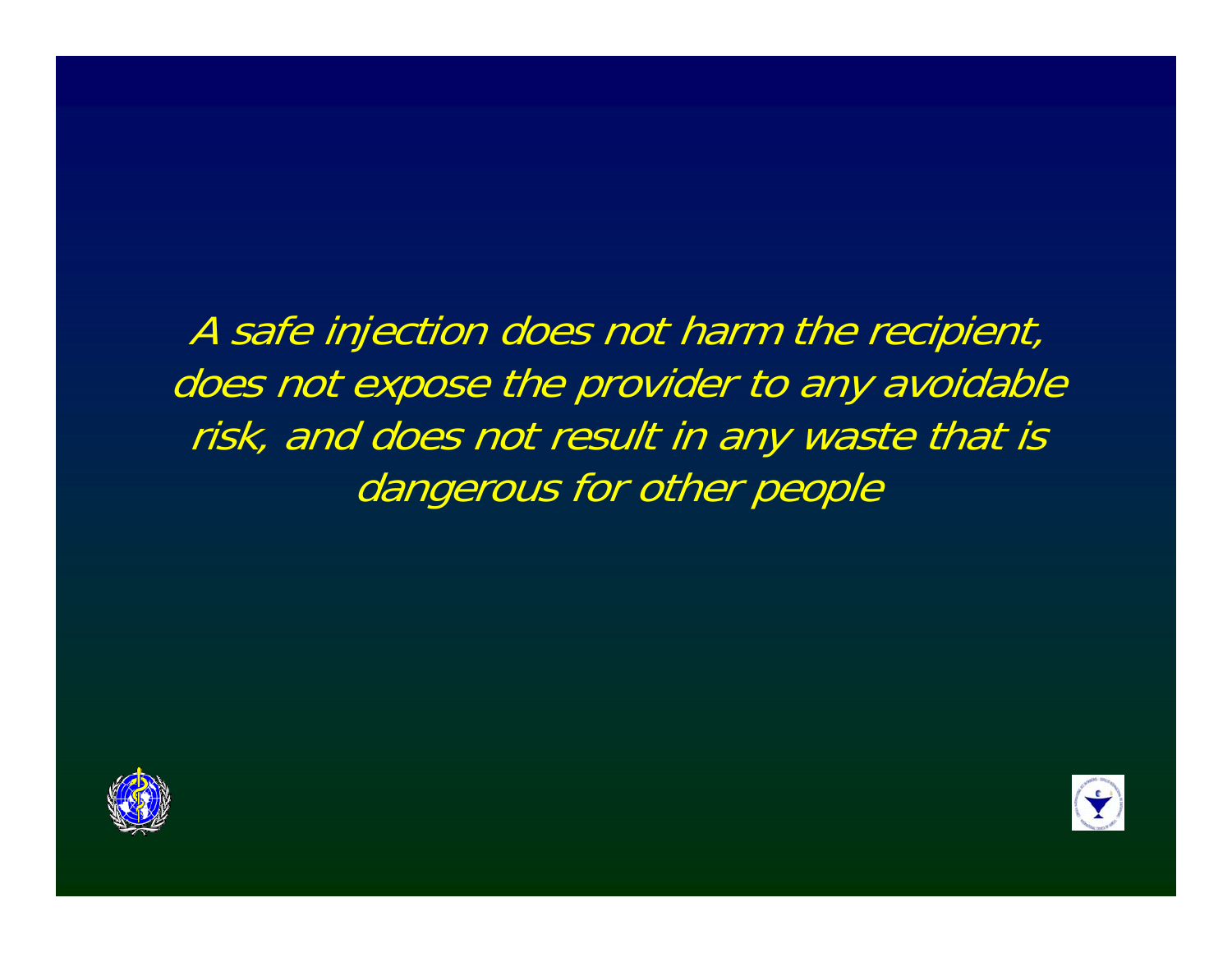### Project Goals Preventing Needlestick Injury and HIV among Health Care Workers

- **Reduce exposure to HIV and other sharps-related infections (Hepatitis B and C) in healthcare workers**
- – **Raise awareness on the risks of sharps-related HIV and hepatitis B & C transmission**
- **Implement programmes in 3 countries using existing systems and guidelines (ICN, ILO, WHO)**
	- Assess & address policy gaps
	- Develop nsi surveillance system
	- Train healthcare workers
	- Implement and evaluate the injection safety tool kit



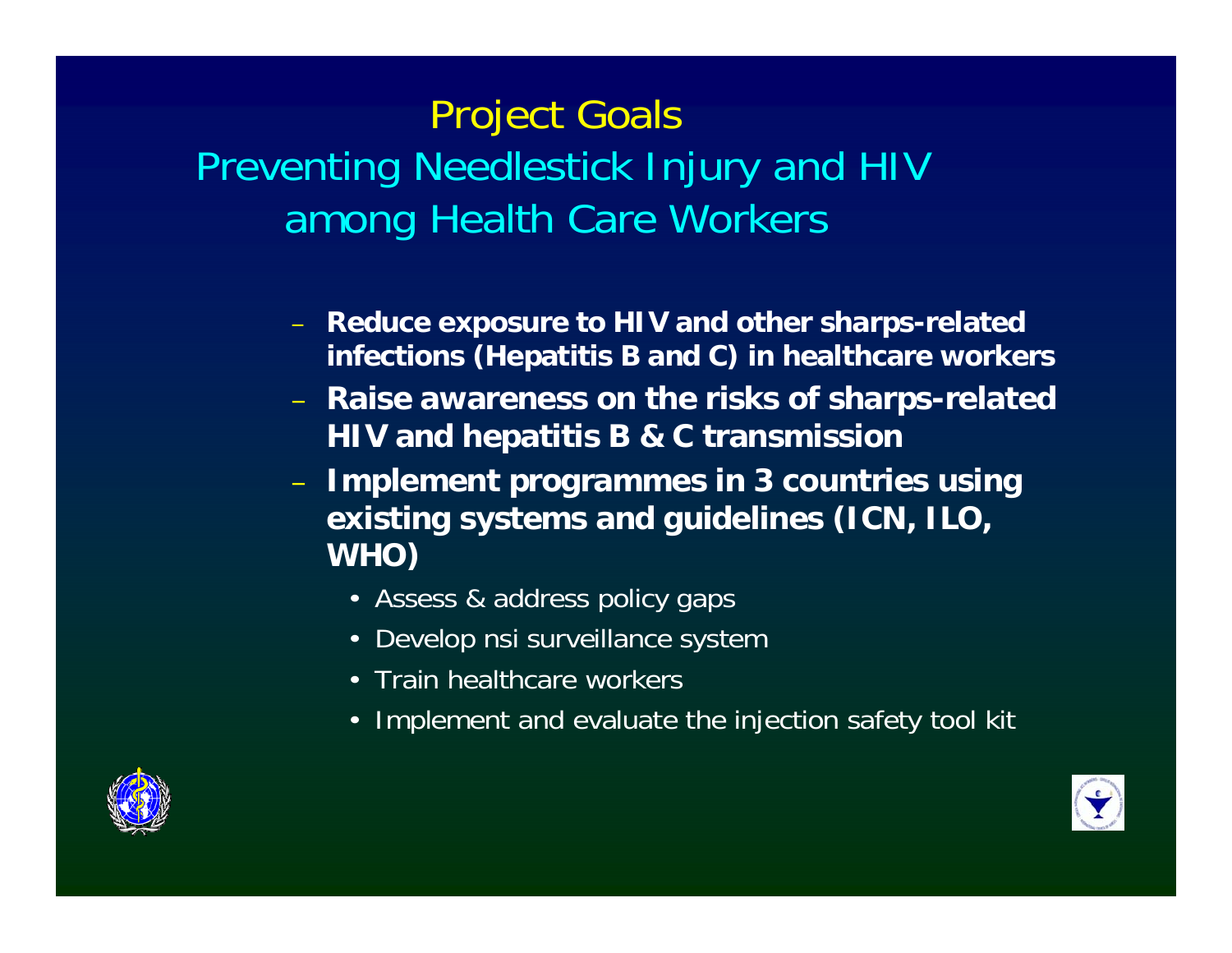# Key Elements of Project Plans

#### 1. Planning Meeting:

management commitment and worker involvement

- 2. Initial assessment: infection prevention and control
- 3. Set up surveillance system
- 4. Exposure control program including post-exposure follow-up and prophylaxis
- 5. Information, Education, Communication
- 6. Materials: sharps containers, PEP, HBV Immun
- 7. Supportive supervision and monitoring
- 8. Feedback to site, stakeholders, and MOH on progress



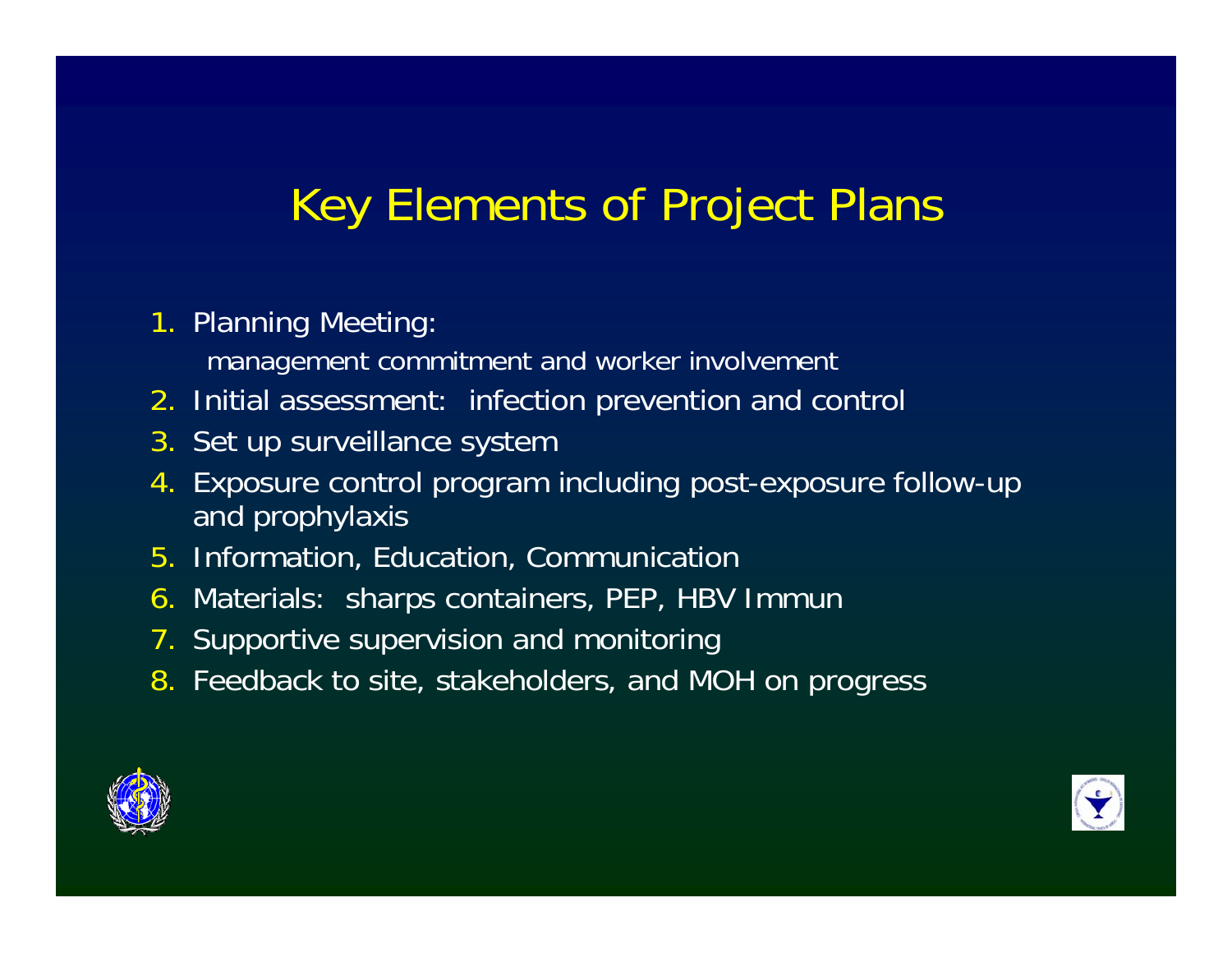## Exposure control planning

- $\bullet$ Management Commitment and Worker Involvement
- $\bullet$ Determination of Exposure: case definition
- $\bullet$ Hepatitis B immunization
- $\bullet$ Post-exposure evaluation and follow-up
- $\bullet$ Communication of hazards to employees and training
- $\bullet$  Recordkeeping (sharps injury log, surveillance system) and use of info/data for prevention
- $\bullet$  Procedure for evaluating circumstances surrounding an exposure.
- $\bullet$  Implementation of methods of exposure control (apply hierarchy of controls)



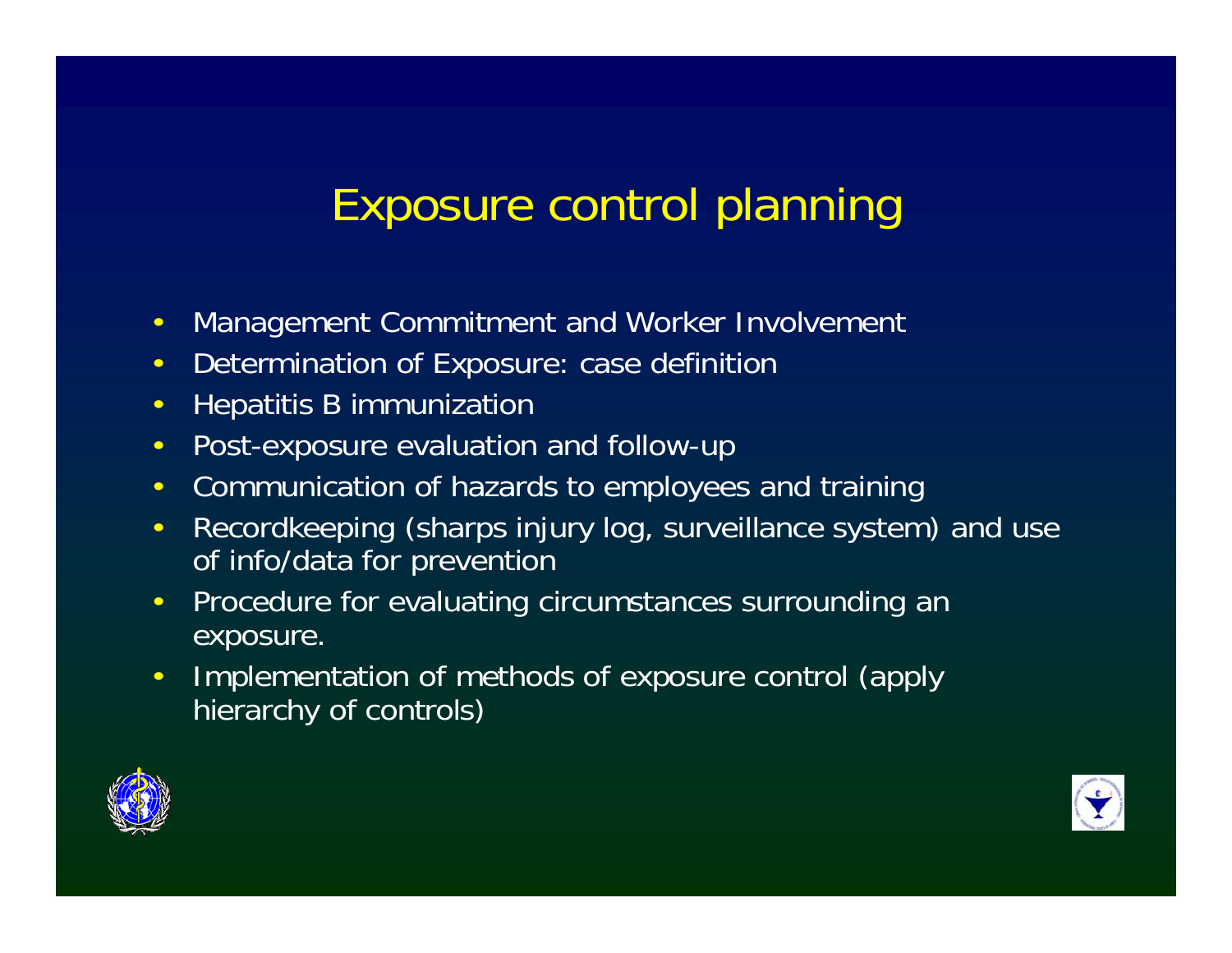#### **REPORTING IS IMPORTANT (but 40 -70 % of injuries go unreported)**

#### **Reporting Ensures**

- **Proper treatment & follow-up**
- $\bullet$ **Financial compensation, if necessary**
- $\bullet$ **Engineering or procedure changes**



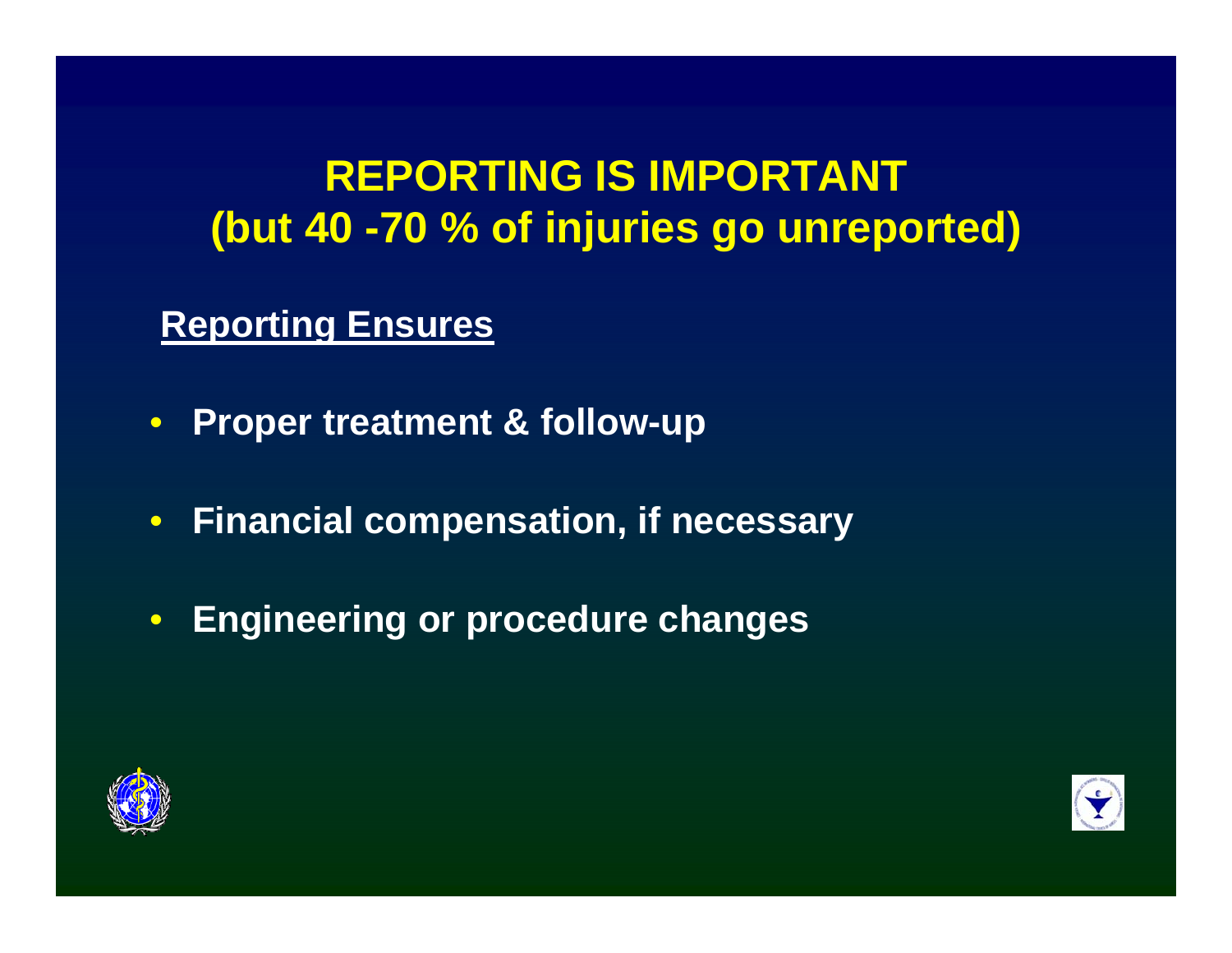### **Barriers To Reporting**

- $\bullet$ **Fear of being punished or fired**
- $\bullet$ **Lack of awareness of risk of infection**
- $\bullet$ **Lack of assurance of confidentiality**
- $\bullet$  **Emphasis on patient care (unable to leave patient care area for follow-up)**
- $\bullet$ **No employee training on reporting procedures**
- $\bullet$ **No post-exposure treatment/prophylaxis available**



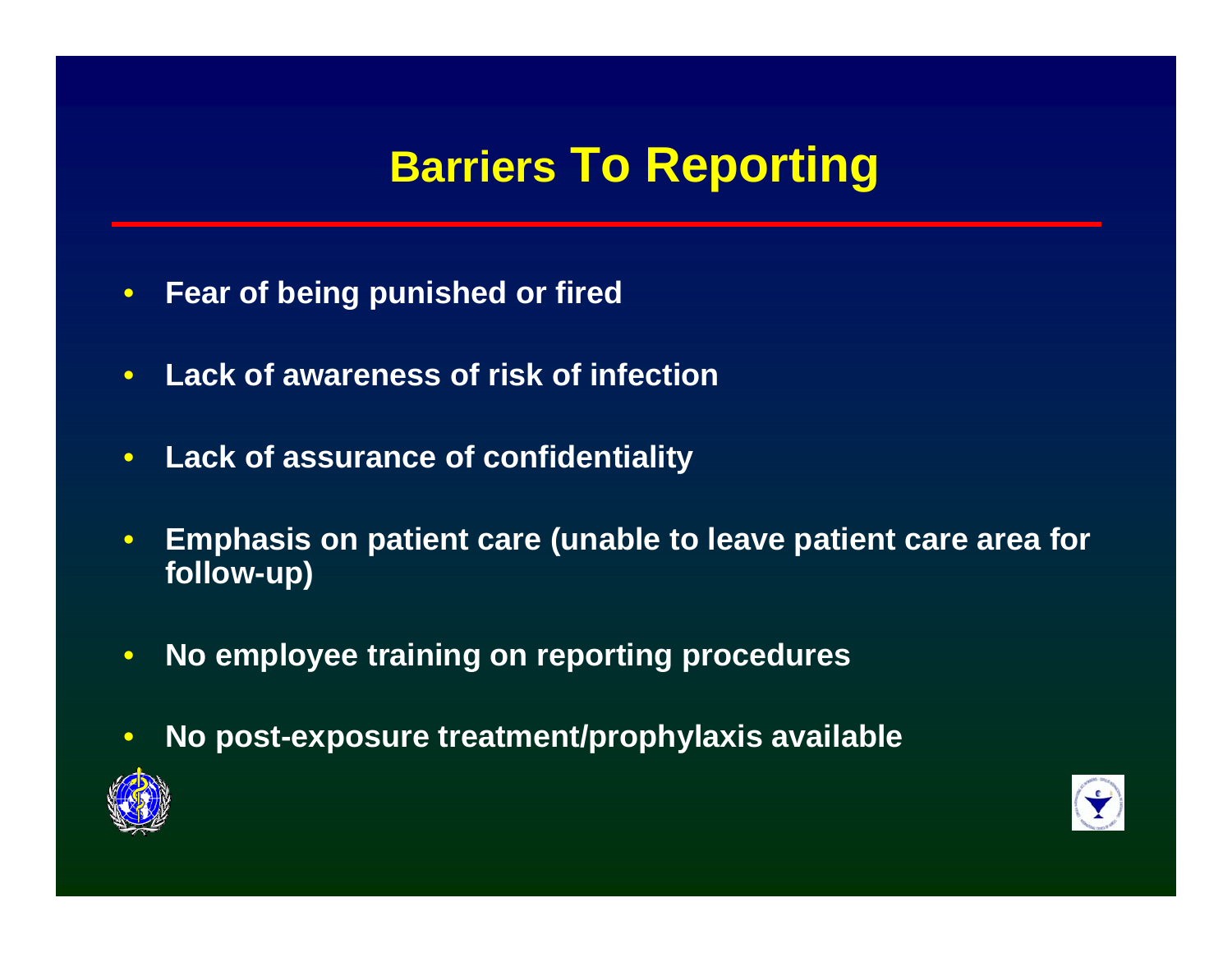#### **Reporting Recommendations**

**The "SHARPS INJURY LOG" should include:**

- $\bullet$  **Date, time, and location (work area and site on body of injured) of injury**
- **Case report # of injured**
- **Source patient status (if known)**
- $\bullet$  **Type of exposure: blood-filled device, splash, or body fluid exposure**
- **The device involved (type and brand, if known)**
- $\bullet$ **A description of the events that resulted in the injury**
- $\bullet$
- **Post-exposure follow-up: when PEP started if given**